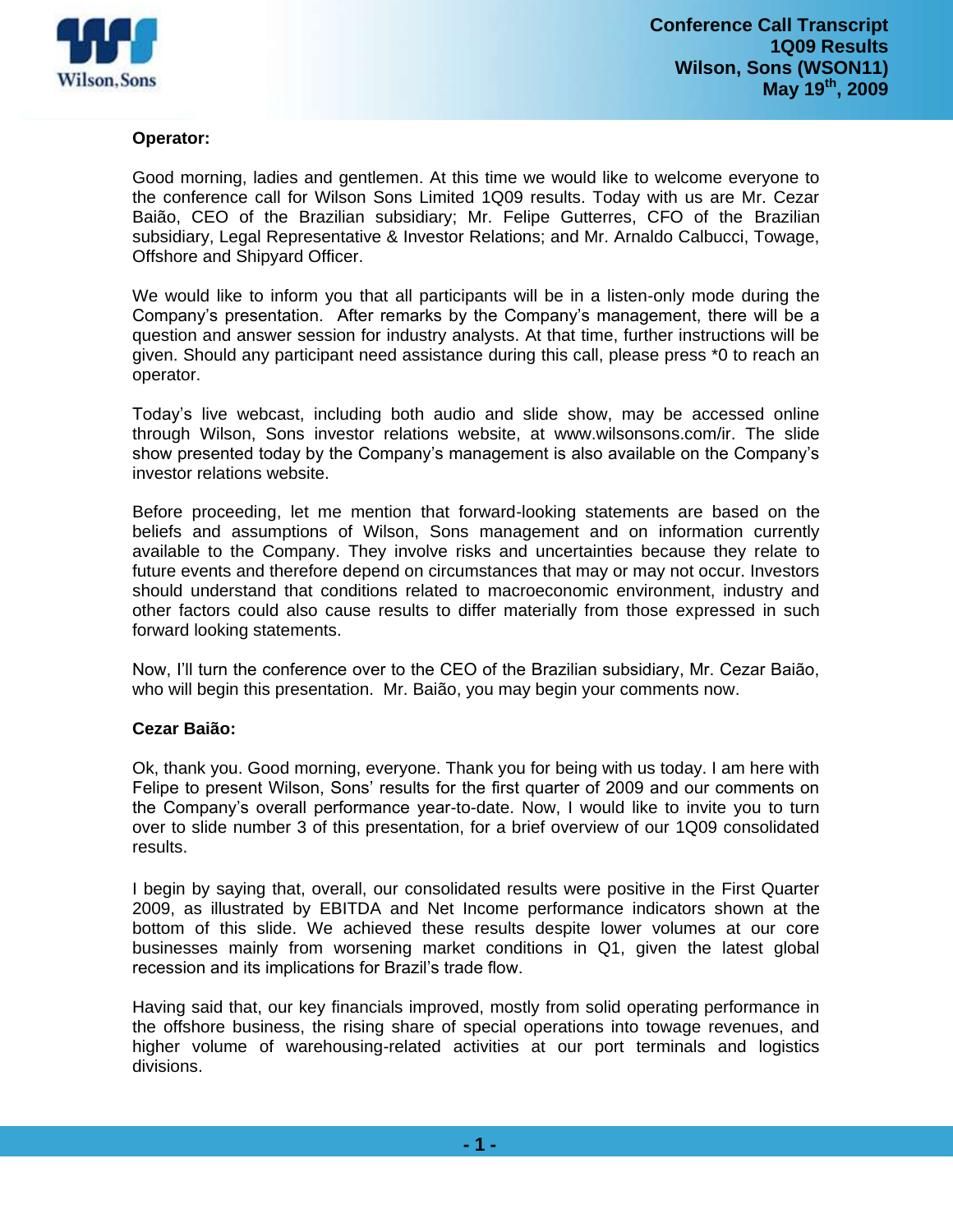

Also, we generated savings in Q1 mainly as a result of the positive net effect from FX variation in the period on costs linked to Brazilian Reais, given US Dollar gains over the Real relative to 1Q08.

Before we move on to the next slide, where we present the key highlights for each business segment at Wilson, Sons, I would like to call your attention to our resilient margin performance in Q1, as illustrated in this slide 3.

Although Net Revenues fell, by 14.5%, on lower volumes and adverse market conditions, our EBITDA was up by 44%, mostly given expanded presence in the offshore business, special operations in towage, warehousing-related activities in port terminals and logistics, and Brasco's better performance. Net income figures also edged higher in 1Q09, reflecting the Company's diversified business model, able to sustain the impact from an overall downward trend in market conditions in 1Q09.

Let's move now to the next slide, slide number 4. Starting by our Port Terminals, Tecon Rio Grande showed the most resiliency in terms of volume decline, while in Tecon Salvador we saw volumes suffer from lower export volumes and challenging business environment early in the year. We acquired Brasco's operational base area in January 2009 and managed to settle new mid- and long-term contracts as well.

In Towage, one new tugboat was delivered, the "Atria", as of late 1Q09, to make up for a total fleet of 69 vessels and, as in previous quarters, we continued to provide special operations to further diversify our portfolio of towage services, these operations normally carry better daily rates, and so higher margins.

In our Offshore segment, we continued operating spot services with 2 PSVs, in addition to the 3 PSVs operating at long-term contracts to Petrobras. In terms of our participation in new Petrobras bids, we remain confident we are well-positioned going forward.

In terms of our Logistics business, we provided a larger number of value-added services, as well as warehousing-related activities.

As for construction activities at our Shipyard, we delivered PSV Petrel in March, the first of a series of 4 vessels under construction to third parties, in line with our focus on profitable shipbuilding activities. As for growth in capacity, we are confident in obtaining an environmental license to expand our Guarujá facility, an expected USD 41 million total investment.

Lastly, we have announced on May 5th, payment of dividends at USD 16 million, USD 0.225 per share, an amount equivalent to 34.1% of 2008 Net Income.

Now, I will hand it over to Felipe, our CFO, who will comment on our business units.

# **Felipe Gutterres:**

Thank you, Baião. Let me start by port terminals, on slide 5. Operational indicators illustrated on this slide, along with key financials, show that volumes in port terminals declined considerably in 1Q09, more so at Tecon Salvador than in Rio Grande, mostly from lower trade flow and export volumes, caused by adverse market conditions in Q1.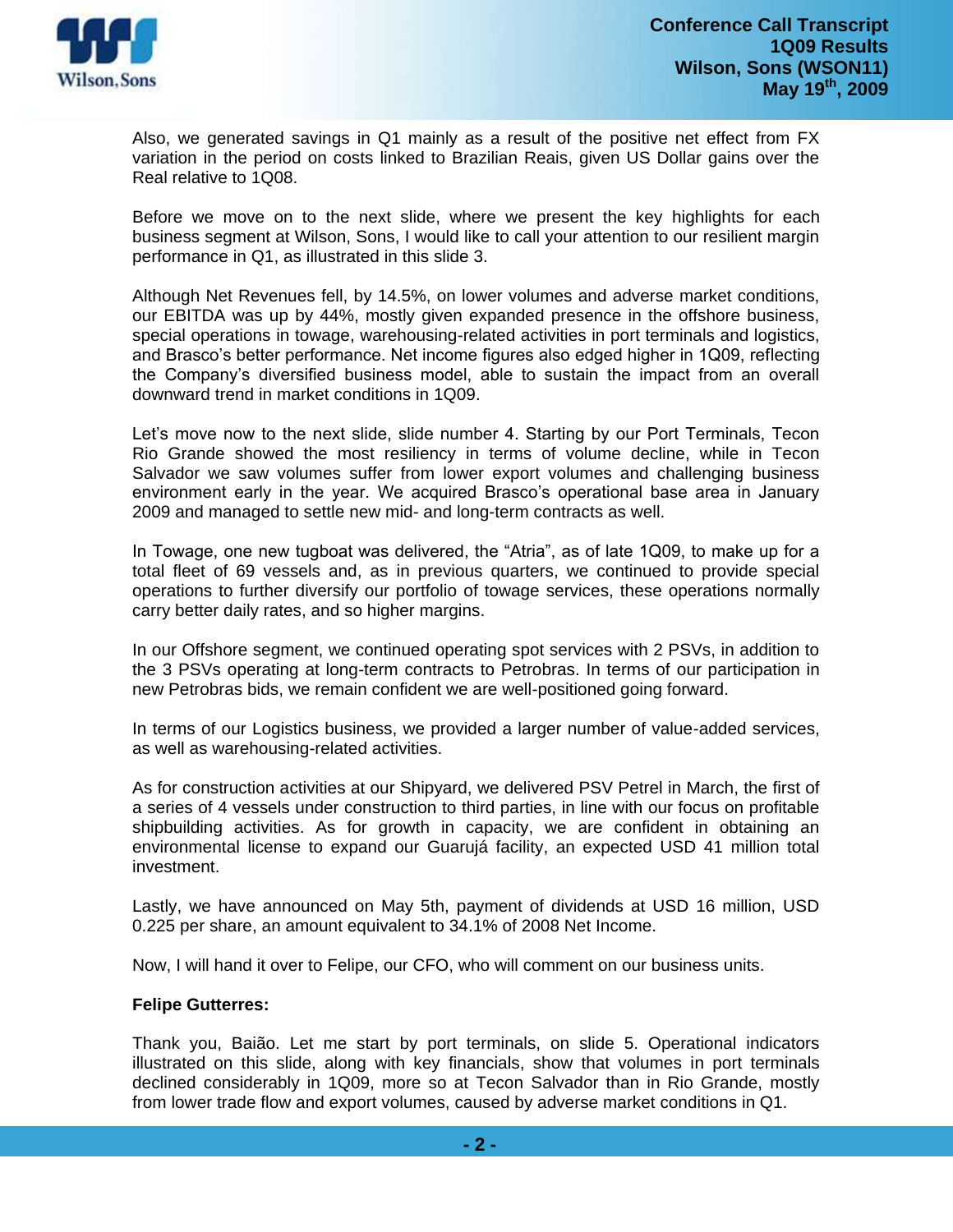

Volumes at Tecon Rio Grande declined by 6.5%, mainly as a result of the negative impact from the current economic downturn, which deepened as of late 2008. At Tecon Salvador, volumes suffered even further, also due to a slowdown in trade flow.

However, on the positive side, higher volume of warehousing-related activities and better pricing from spot operations at Brasco, combined, helped ease the negative impact from deteriorating market conditions on business volumes, thus partially offsetting a net revenue drop of 8.8%. EBITDA dropped 9.7%.

Moving now to the next slide, slide number 6. I can share some information in towage with you.

In 1Q09, we saw the total number of harbour manoeuvres decline, mostly as a result of the impact from the worsening global crisis, affecting more tramp vessels in the period. Hence, net revenues declined in 1Q09, by 13.7%

Nevertheless, the proportion of value-added special operations increased from roughly 7% in 1Q08 to 13% in 1Q09, as illustrated on the bottom left-hand side of this slide. In addition to salvage operations and ocean towage, the Company maintained its portfolio of special services designed to support offshore activities along Ceará's coastline and offloading activities in the Campos basin, both of which were delivered to Petrobras. These services combined were responsible for improved margins and helped mitigate the negative impact from lower volume of harbour manoeuvres, as we saw in the beginning of this slide.

Turning over to the next slide, slide 7. Now we focus on logistics results for 1Q09, and you can see that despite tougher market conditions, we managed to add some key clients to our portfolio and to broaden the scope of services rendered to existing ones.

Although operational indicators explain declining net revenues as a result of lower demand in 1Q09, as illustrated here on this slide by a 10% drop in the number of trips completed and 8% lower number of operations, logistics results were positively impacted in Q1 by an increase in the number of value-added services linked to new and existing clients, as well as by a decrease in the number of low-margin operations.

In addition to that, better results achieved in warehousing-related activities at EADI, both in terms of cargo profile (given higher value-added goods stored) and in terms of longer staying periods were reflected on EBITDA results, which rose by 35.5% relative to 1Q08 results.

Moving to slide 8. Operating results in shipping agency were lower in the quarter, as seen on the left-hand side of this slide, mainly as a result of the lower number of services rendered to tramp vessels and continued impact from loss of a major shipping agency client, which occurred throughout.

Turning over to the next slide, slide number 9. With a higher number of platform supply vessels and days in operation in 1Q09, key operating and financial highlights in our offshore business showed, once again, solid performance year-over-year. Having increased its fleet size from three to five platform supply vessels since 2008 and given that these new vessels have been operated at more advantageous spot daily rates.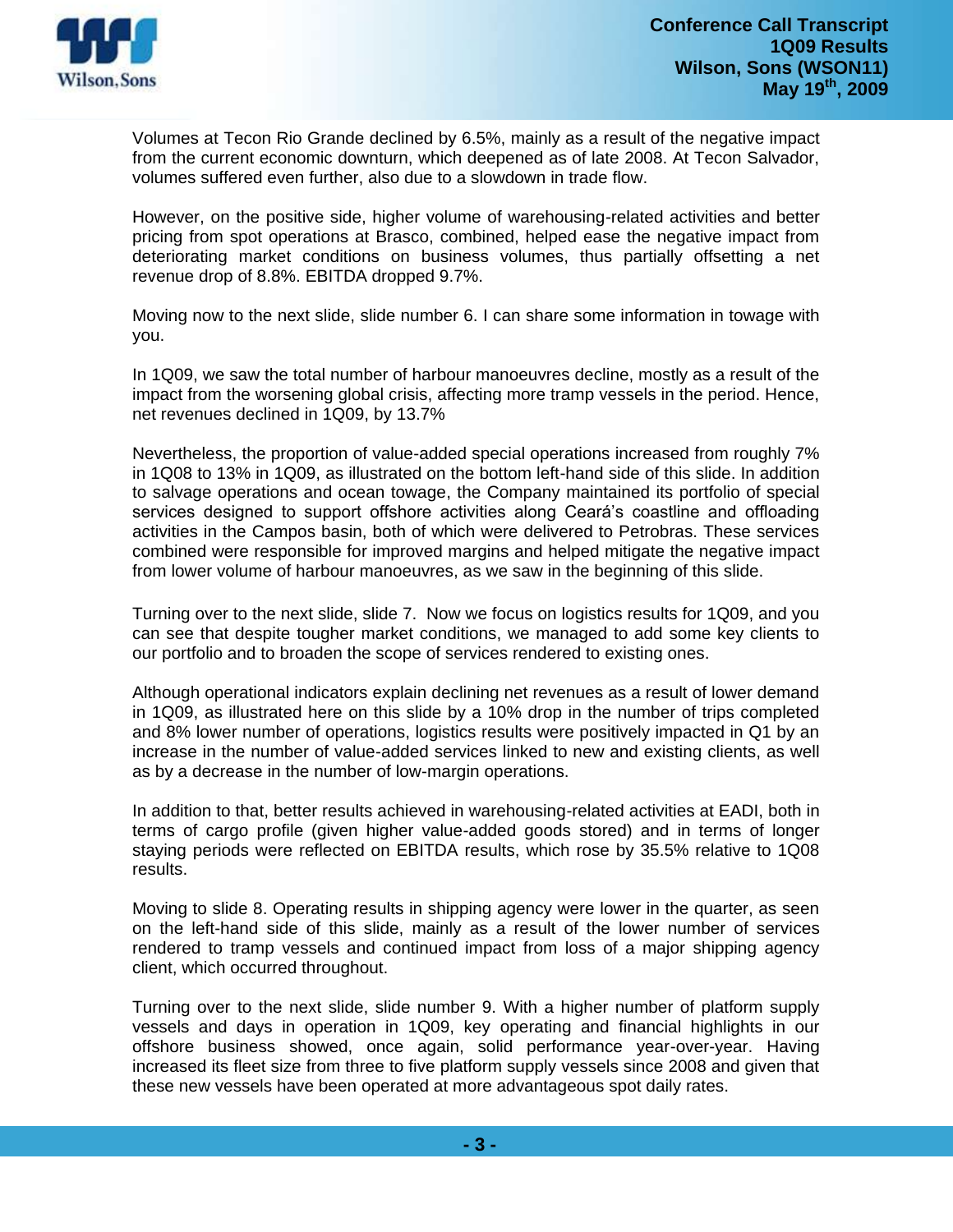

As a result, higher value-added services rendered and better pricing helped boost margin growth in the period. As seen on this slide, our offshore business ended 1Q09 higher across the board, with accelerated EBITDA growth and higher EBITDA Margin. The Company's offshore business maintained its position as the Company's third largest unit, in terms of EBITDA creation.

Moving on to the next slide, slide number 10. I call your attention now to our nonsegmented activities, which allocate services provided by the shipyard to third parties and includes all costs related with management of the Company, serving each of our business segments.

Here on this slide we present a detailed breakdown of the most significant factors which, combined, impacted our 1Q09 results. They included, mainly, construction activities for third parties at our shipyard and FX impact on costs denominated in Reais.

With that, we finish our comments on each of Wilson, Sons' business segments. On the next few slides, I will share with you the Company's EBITDA and Net Income results, as well as key Capex figures for the period.

Going now to slide 11, I start with EBITDA results explanations, and you can see that EBITDA results increased by 44% relative to 1Q08.

Growth in 1Q09 was mostly due to the Company's expanded presence in the offshore business, higher share of special operations into towage revenues, which normally carry better daily rates, an increase in warehousing-related activities at port terminals and logistics, and also to Brasco's positive performance in the period, thereby confirming the upward trend for our consolidated EBITDA results and EBITDA margin from previous quarters.

In addition, positive performance was boosted in 1Q09, to a certain extent, by the impact from cost-cutting initiatives, as well as from the favorable net effect from FX variation on costs linked to the Brazilian Real.

Moving now to slide 12. 1Q09 Net Income improved by 22.5%, despite an environment of global financial instability, which took its toll on trade flow and therefore on our business volumes in Q1.

The step-chart on this slide shows each net effect on consolidated net income for 1Q09. The main factors which contributed to changes in net income, relative to 1Q08, were: declining net revenues, given adverse market conditions; lower raw material costs, given relatively higher costs in 1Q08 associated with PSV construction activities carried out for third parties at the Company's shipyard; lower personnel expenses, mainly from the positive net impact of FX variation in the period on costs denominated in Brazilian Real; and other operating expenses, mostly from lower business volumes relative to 1Q08 figures.

On the next slide, number 13, we will conclude our presentation by sharing with you some comments on the company's Capex figures and leverage indicators.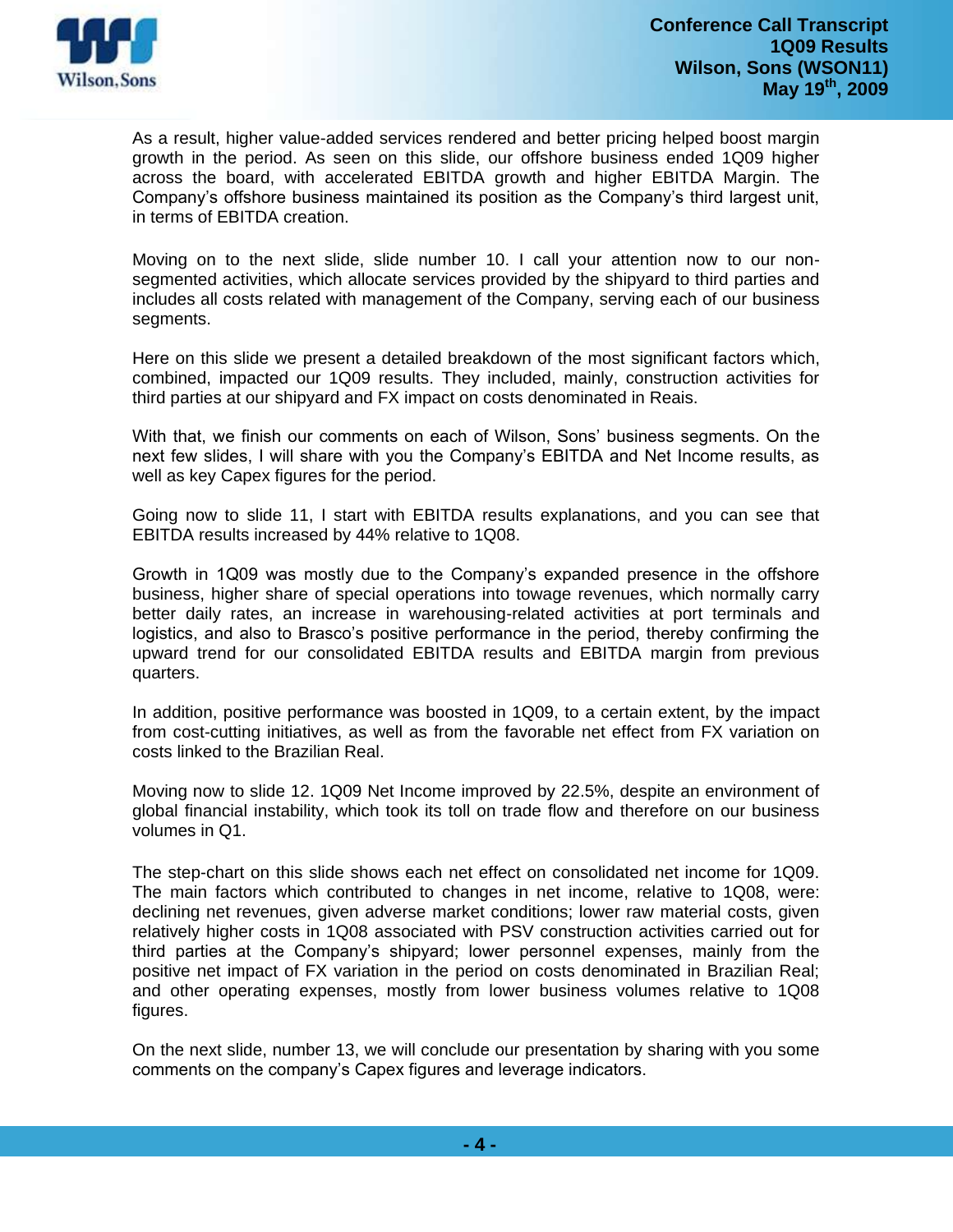

1Q09 CAPEX reached USD 44.5 million, more-than-doubled the amount invested in 1Q08. On the bottom left-hand side of this slide, we show a breakdown in CAPEX figures for both 1Q09 and 1Q08, and I would like to call your attention to the fact that we invested most in port terminals, towage, offshore activities, and we acquired the Brasco's base in Niteroi.

On the right-hand side, leverage indicators provide a continuing view of Wilson, Sons' debt schedule and cash holdings. Cash balance has seen a 10% decline relative to FYE 2008, resulting from disbursements made to support fleet expansion and, to a lesser extent, from the negative net effect from FX changes in the period on cash investments denominated in Brazilian Reais.

As of 1Q09, our amortisation schedule shows that 90% of the Company's total debt obligations were due in the long term, while 98% was denominated in US Dollars, in line with previous quarters. As of 1Q09, the Company's net debt position reached USD 15.8 million. It is important to remind you that we do not hold any financial derivative instruments.

With respect to subsequent events, as highlighted earlier by Baião, I would like to point out that Wilson, Sons has announced the distribution of dividends to its shareholders in early May, in the amount of USD 16 million, or the equivalent to USD 0.225 per share. This sum represented just over 34% of total Net Income for the year 2008.

At this time, I would like to invite you to move to the Q&A portion of today's conference call.

# **Gustavo Moreira, UBS:**

Good morning, everyone. I have a question regarding volumes in your port terminals, in the towage business. How are they trending in the 2Q vis-à-vis the 1Q?

# **Cezar Baião:**

Gustavo, we usually do not give this volume guidance, but they are more or less in line with the 1Q, both in the container terminals and in the towage division.

# **Gustavo Moreira:**

And when you say in line, do you say the decrease in percentage terms or are you saying in absolute numbers?

# **Cezar Baião:**

No, when I say in line the figure is going to be the same as in the 1Q, more or less.

# **Gustavo Moreira:**

OK. Thank you.